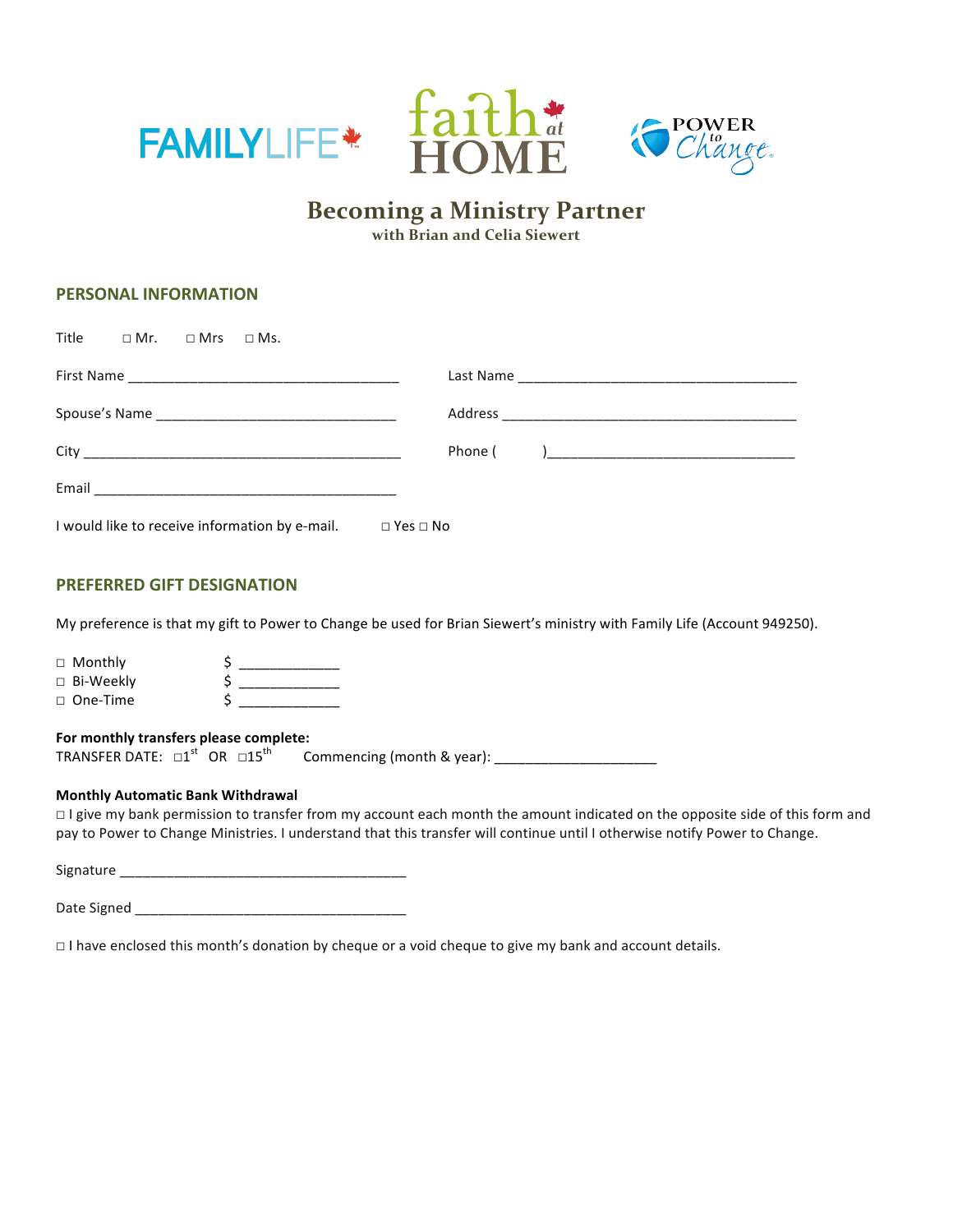## **Cheque**

Please mail your cheque(s) payable to "Power to Change" and return them with this form. You may include postdated cheques for monthly giving.

Send form to: Power to Change Ministries Attn: Partner Relations 20385  $64^{\text{th}}$  Avenue, Langley, BC V2Y 1N5

*\*In cases where a cheque is submitted, receipts will be issued to the name on the cheque as per CRA regulations.*

# **Credit Card**

I prefer to make my partnership gift(s) by credit card:

☐ Visa ☐ MasterCard ☐ American Express

| Signature    | Date Signed        |
|--------------|--------------------|
| Card No.     | <b>Expiry Date</b> |
| Name on card |                    |

To make a monthly or one-time credit card donation online please visit our website at **powertochange.org** 

*ONLINE: www.faithathome.ca*